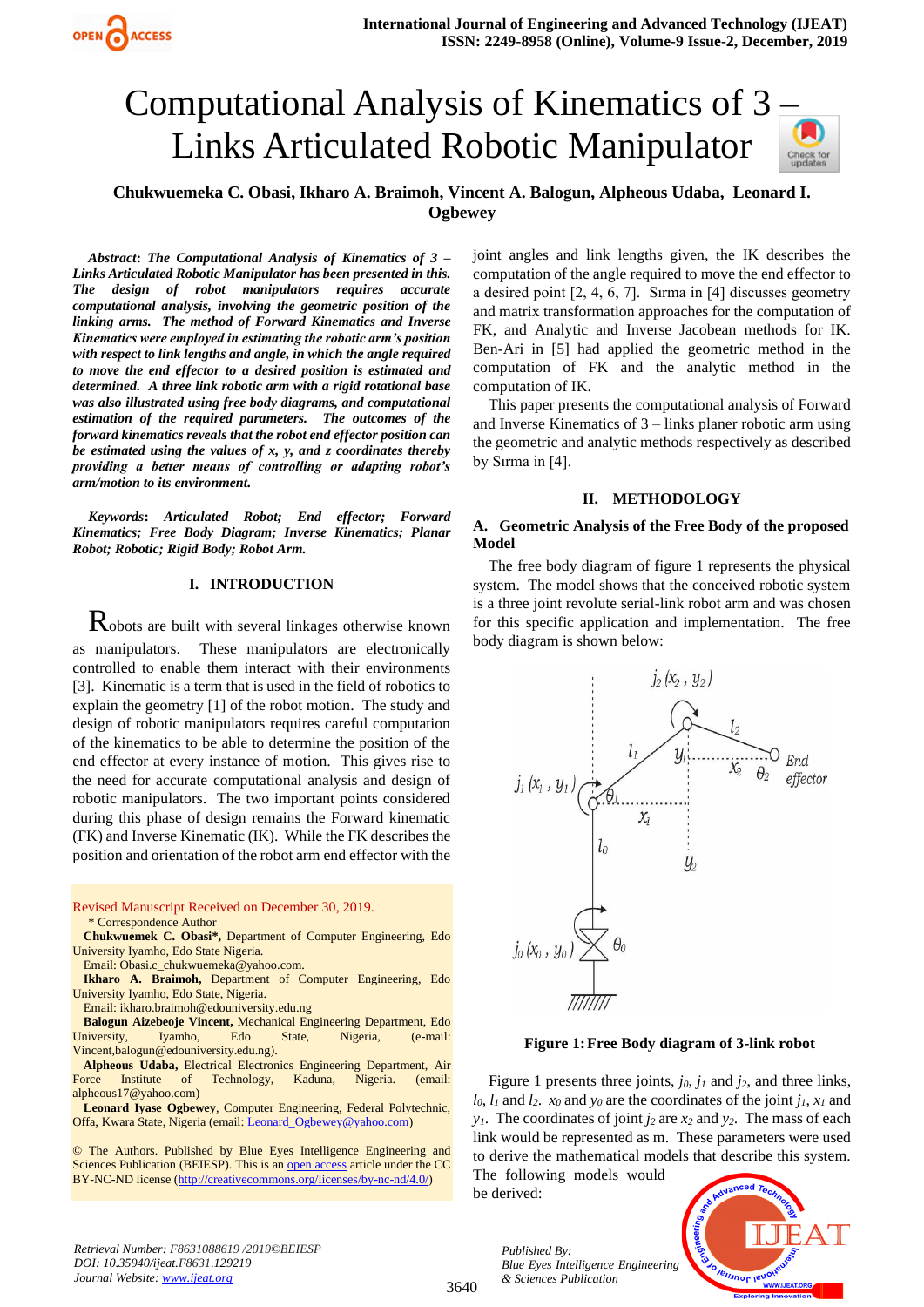1. Forward kinematic model

2. Inverse Kinematic Model

**B. Computational Analysis of the Forward Kinematics (FK)**

At Joint  $J_0$  (with  $x = 0$ )

$$
\begin{array}{c}\nx_0 = 0 \\
y_0 = l_0\n\end{array}
$$

At Joint  $J_1$ :

$$
\cos(\theta_1) = \frac{x_1}{l_1}, \therefore x_1 = l_1 \cos(\theta_1)
$$
  

$$
\sin(\theta_1) = \frac{y_1}{l_1}, \therefore y_1 = l_1 \sin(\theta_1)
$$

At Joint  $J_2$ :

$$
x_1 = l_1 \cos(\theta_1) + l_2 \cos(\theta_2)
$$
  
\n
$$
y_1 = l_1 \sin(\theta_1) + l_2 \sin(\theta_2)
$$
  
\nNow, the forward kinematic equations are:  
\n
$$
x = l_1 \cos(\theta_1) + l_2 \cos(\theta_1 + \theta_2)
$$
eq. 1  
\n
$$
y = l_1 \sin(\theta_1) + l_2 \sin(\theta_1 + \theta_2)
$$
eq. 2  
\n
$$
z = \theta_0
$$
eq. 3

Eq. 1, 2 and 3 are used to determine the location of the end effector within the robot region of operation.

#### **C. Computational Analysis of the Inverse Kinematics (IK)**

In this computation, only  $l_1$  and  $l_2$  were used to compute the inverse kinematics. The free body diagram for the inverse kinematics is shown in Figure 2



#### **Figure 2: Inverse Kinematic**

From Figure 2, Pythagoras theorem holds that

 $h^2 = x_p^2 + y_p^2$ 

Let

$$
\theta = \alpha + \theta_1
$$

and

*Retrieval Number: F8631088619 /2019©BEIESP DOI: 10.35940/ijeat.F8631.129219 Journal Website[: www.ijeat.org](http://www.ijeat.org/)*

$$
\theta_1 = \theta - \alpha \qquad \text{eq. 5}
$$
  
Also from Pythagoras theorem,  

$$
\tan \theta = \frac{y_p}{x_p},
$$
  
Hence  

$$
\therefore \theta_1 = (\tan^{-1} (y_p / x_p)) - \alpha \qquad \text{eq. 6}
$$

Now, from cosine law,  $a^2 = b^2 + c^2 - 2bc \cos A$  eq. 7 Where  $a = h$ ,  $b = l_1$ ,  $c = l_2$ ,  $A = \beta$ . But  $\beta = 180 - \theta_2$  (angles on a straight line) eq. 8 Substituting $l_1$ ,  $l_2$ , and  $\beta$  in equation 7,

 $h^2 = l_1^2 + l_2^2 - 2 l_1 l_2 cos (180 - \theta_2)$ 

$$
\cos(180 - \theta_2) = \frac{h^2 - l_1^2 - l_2^2}{-2 l_1 l_2} = \frac{l_1^2 + l_2^2 - h^2}{2 l_1 l_2}
$$
  
eq. 9

$$
\therefore \theta_2 = 180 + \left(\cos^{-1} \frac{l_1^2 + l_2^2 - h^2}{2 l_1 l_2}\right) \qquad \text{eq. 10}
$$
  
Using sin rule,

$$
\frac{\sin \alpha}{l_2} = \frac{\sin \beta}{h} \qquad \text{eq. 11}
$$

Inserting equations 4 and 8, into 11

$$
\alpha = \sin^{-1} \frac{l_2 \sin 180 - \theta_2}{\sqrt{{x_p}^2 + {y_p}^2}}
$$

Putting  $\alpha$  into eq. 6

$$
\theta_1 = \left(\tan^{-1}\left(y_p/x_p\right)\right) - \sin^{-1}\frac{l_2\sin 180 - \theta_2}{\sqrt{x_p^2 + y_p^2}}\text{eq. 12}
$$

Eq. 11 and eq. 12 show the angular displacement required to move the end effector to a desired location.

In summary, tables I and II below shows the results obtained after the computations:



*Published By: Blue Eyes Intelligence Engineering & Sciences Publication* 

eq. 4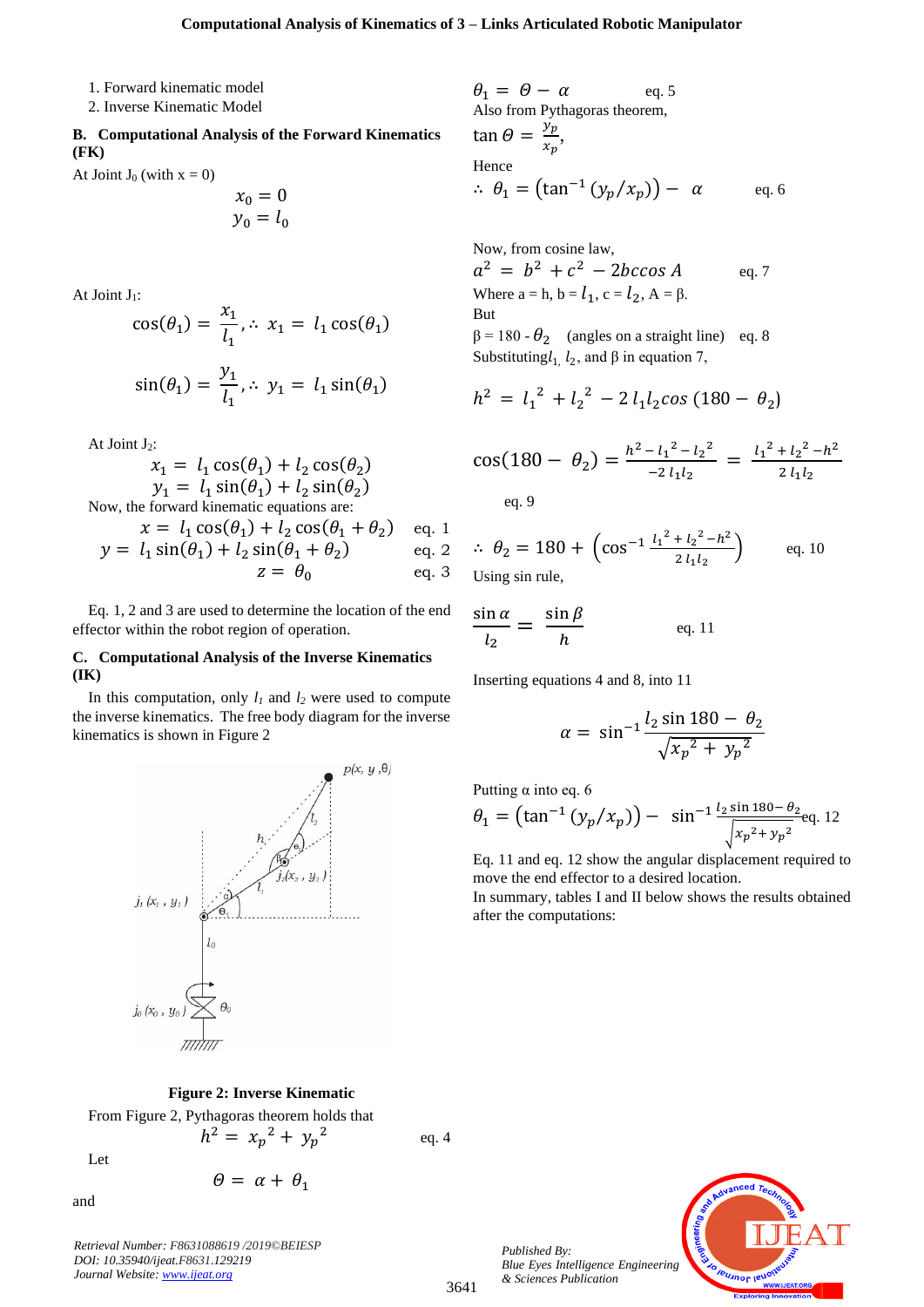

| <b>Joints</b> | x-axis                                    | $v$ -axis                                 |
|---------------|-------------------------------------------|-------------------------------------------|
|               |                                           | tο                                        |
|               | $l_1 \cos(\theta_1)$                      | $l_1 \sin(\theta_1)$                      |
|               | $l_1 \cos(\theta_1) + l_2 \cos(\theta_2)$ | $l_1 \sin(\theta_1) + l_2 \sin(\theta_2)$ |

**Table- I: Summary Results of the FK at the joints**

Table I shows that at the revolute joint,  $J_0$ , the value of the FK along x-axis was 0, and along y-axis was equal to the value of *l0*. This computation was done by visual inspection. At  $i_2$ , FK along x-axis is the product of  $l_1$  by cosine of the angle at that joint. On the other hand, the value of FK along y-axis was computed as the product of the length of link *l<sup>1</sup>* by the sine of the angle at that joint. At  $J_2$ , the result show that the motion at this point depends on the motion at joint  $J_1$ . The overall end effector coordinate by this computation are given

as eq. 1 to eq. 3 above. Hence the final values of FK coordinates are:

$$
x = l_1 \cos(\theta_1) + l_2 \cos(\theta_1 + \theta_2)
$$
  

$$
x = l_1 \cos(\theta_1) + l_2 \cos(\theta_1 + \theta_2)
$$
  

$$
z = \theta_0
$$

Similarly, table 2 below presents the summary of the computation of the IK as was computed.



| Joint | Angle      | Value                                                                                             |
|-------|------------|---------------------------------------------------------------------------------------------------|
|       | $\theta_1$ | $(\tan^{-1}(y_p/x_p)) - \sin^{-1}\frac{l_2 \sin 180 - \theta_2}{\sqrt{1 - \frac{l_2}{l_2}l_1^2}}$ |
|       |            | $\sqrt{{x_n}^2+{y_n}^2}$                                                                          |
| J٥    | $\theta_2$ | $180 + \left(\cos^{-1}\frac{l_1^2 + l_2^2 - l_1^2}{l_1^2 + l_2^2 - l_1^2}\right)$                 |
|       |            |                                                                                                   |

The computation of IK gave rise to table II, which presents the summary result of the computation. The result show that at  $J_1$ ,  $\theta_1$  is the angle required to move the end effector to a desired position. The computational value of the angle is given as eq. 12, and depends on the values of  $l_2$ ,  $x_p$  and  $y_p$ , where p represents the end effector.

On the other hand, the result also shows that the value of the angle  $\theta_2$  at joint J<sub>2</sub> depends on the following parameters shown in table 3.

**Table- III: Parameters of the angle at J2**

| <b>Parameters</b>   Description       |
|---------------------------------------|
| Link between $J_1$ and $J_2$          |
| Link between $J_2$ and end effector   |
| Value of the hypotenuse formed during |
| the computation                       |

### **III. CONCLUSION**

The geometric analysis presents the mathematical derivation that described the free body system. The computational analysis absolutely resolved the forward and inverse kinematics that helped determined the location and angular movement of the end effector within the robotic region.

Geometric approach was adopted for the computation of the Forward Kinematics and the analytical method was adopted for the computation of Inverse Kinematics. The following can be deduced from the analysis:

- 1. The results of the forward kinematics reveals that the robot end effector position can be estimated using the values of x, y, and z coordinates.
- 2. The inverse kinematics would be determined by x and y coordinates only.

*Retrieval Number: F8631088619 /2019©BEIESP DOI: 10.35940/ijeat.F8631.129219 Journal Website[: www.ijeat.org](http://www.ijeat.org/)*

3. This approach has simplified the process robotic design problems with respect to finding the end effector's position at every instance of the robot operations.

# **REFERENCES**

- 1. H. Harry Asada, "Introduction to Robotics: Chapter 4", Massachusetts Institute of Technology.
- 2. Ben-Ari M., Mondada F., Kinematics of a Robotic Manipulator. In: Elements of Robotics. Springer, Cham (https://doi.org/10.1007/978-3-319-62533-1\_16), 2018.
- 3. Maplesoft, "Robot Manipulators Position, Orientation and Coordinate Transformations", Available https://www.maplesoft.com/content/EngineeringFundamentals/13/Ma pleDocument\_13.
- 4. Sırma Ç. Yavuz, "Kinematic Analysis for Robot Arm", 2009, Available at http://www.emo.org.tr/.
- 5. Ben-Ari M. and Mondada F., "Elements of Robotics", Springer Open, 2018. Available at https://doi.org/10.1007/978-3-319-62533-1.
- 6. Kucuk S. and Bingul Z., "Robot Kinematics: Forward and Inverse Kinematics", Industrial-Robotics-Theory-Modelling-Control, ARS/plV, Germany, 2006, pp. 964.
- 7. Kumar V., "Introduction to Robot Kinematics", Available at https://ipvs.informatik.uni-stuttgart.de/mlr/marc/teaching/14-Robotics /

# **AUTHORS PROFILE**



**Chukwuemeka C. Obasi** received B.Eng degree in Computer Engineering from Enugu State University of Science and Technology, Enugu, Nigeria, M.Eng in Electronics and Computer Engineering with specialization in Computer & Control Engineering from Nnamdi Azikiwe University, Awka, Nigeria. He is currently a

Ph.D student at the University of Nigeria, Nsukka, Nigeria. He is a lecturer in the department of Computer Engineering, Edo University Iyamho, Edo State, Nigeria. He presently has research interest in Embedded Systems, Internet of Things (IoT), Biosensors, Cloud Computing, Machine Learning and Robotics.

*Published By: Blue Eyes Intelligence Engineering & Sciences Publication*